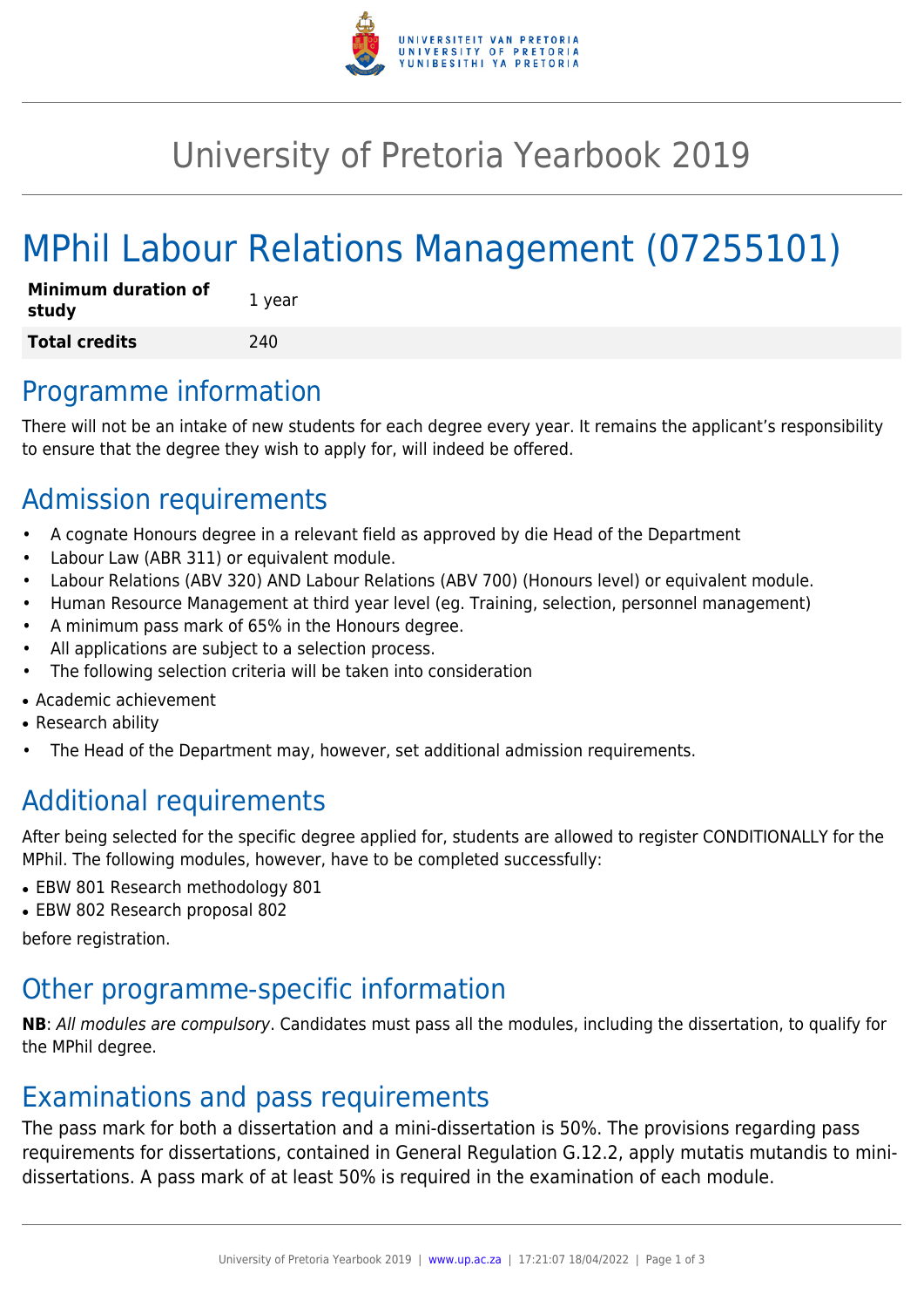

## Research information

After being selected for the specific degree applied for, students are allowed to register CONDITIONALLY for the MPhil. The following modules, however, have to be completed successfully:

- EBW 801 Research methodology 801
- EBW 802 Research proposal 802

before registration takes effect for: ABV 890 Dissertation: Labour Relations 890 (240)

The relevant head of department may set additional admission requirements.

The number of students will be determined in line with the growth strategy of the University of Pretoria as approved by the Executive.

Allowance will be made for the diversity profile of students.

The MPhil candidate must submit and present a research proposal. The subject EBW 801 will prepare the student in writing a research proposal. A candidate will work under the guidance of a supervisor to develop a detailed research proposal according to faculty and departmental guidelines and regulations. The proposal must be presented to the departmental Postgraduate Committee and must be officially approved by all relevant committees before the candidate can commence with his/her formal research for completion of the dissertation. The candidate will continue his/her research under the guidance of his/her supervisor until the research is completed according to the rules and regulations of the University of Pretoria and Faculty of Economic and Management Sciences.

The submission of a high-quality scientific article for publication in a recognised scientific journal is a compulsory condition for the degree to be conferred on the candidate.

The research component contributes 100% towards the total requirement for the degree.

#### **Dissertations/mini-dissertations, curricula and modules**

- 1. The degree programme requires that a dissertation/mini-dissertation must be submitted in a field of study chosen from the fields covered for the honours degree, provided that the Dean may, on the recommendation of the relevant head of department/Postgraduate Committee, approve the replacement of the required dissertation by the successful completion of a prescribed number of module credits and a minidissertation/research article.
- 2. Information on modules, credits and syllabi is available, on request, from the relevant head of department/Postgraduate Committee.
- 3. A module in Research Methodology is compulsory in all programmes. The Dean may, on the recommendation of the relevant head of department/Postgraduate Committee, waive the prerequisites.
- 4. Sufficient number of bound copies of the dissertation/mini-dissertation must be submitted to the Head: Student Administration for examination, after permission is granted by the supervisor.

#### **Article for publication**

The Dean may require, before or on submission of a dissertation/mini-dissertation, the submission of a draft article for publication to the supervisor. The draft article should be based on the research that the student has conducted for the dissertation/mini-dissertation and be approved by the supervisor concerned. The supervisor should then have the opportunity to take the paper through all the processes of revision and resubmission as may be necessary and/or appropriate in order to achieve publication.

#### **Submission of dissertation/mini-dissertation**

A dissertation/mini-dissertation is submitted to the Head: Student Administration/departmental Postgraduate Office, before the closing date for the various graduation ceremonies as announced annually.